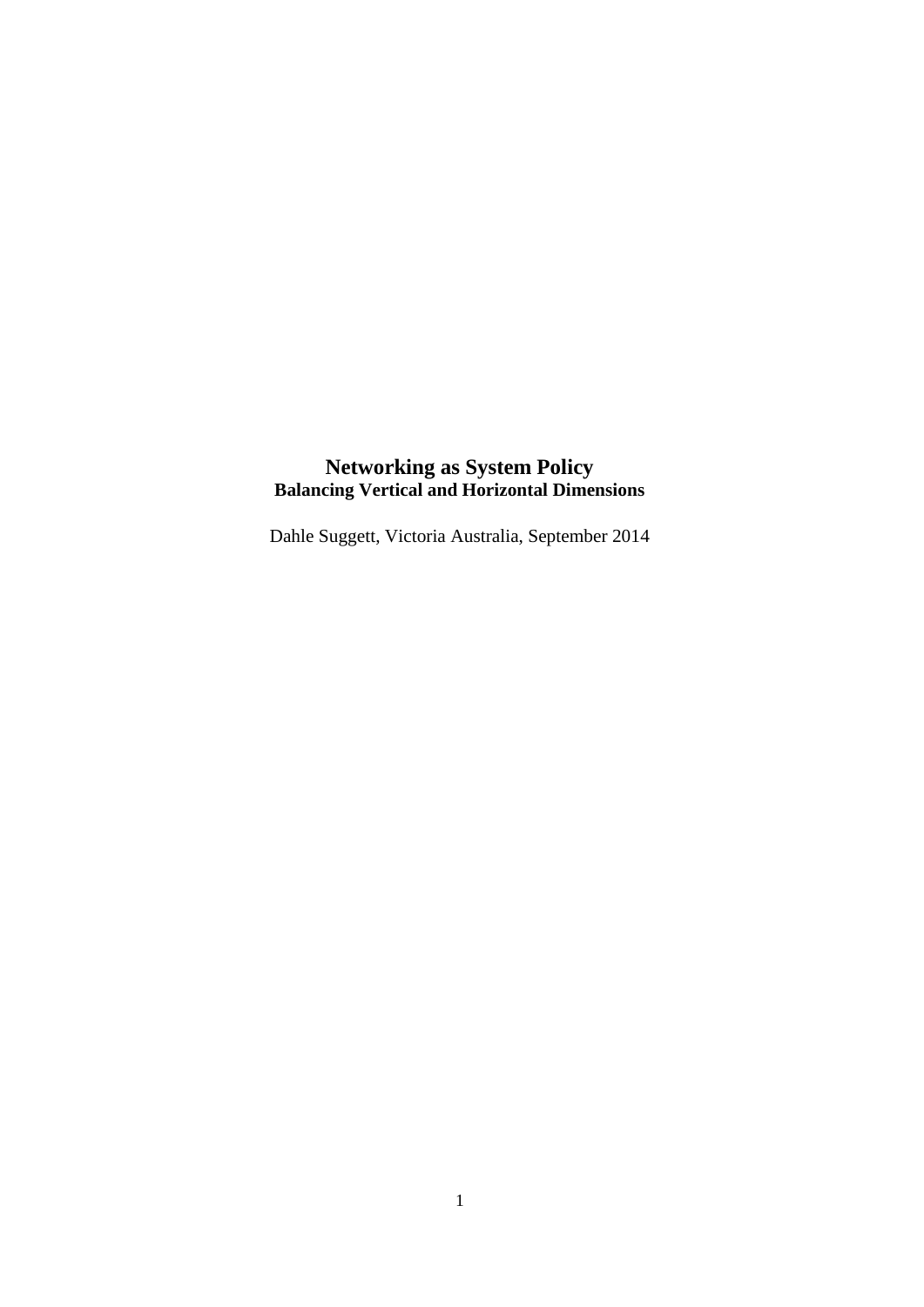# **TABLE OF CONTENTS**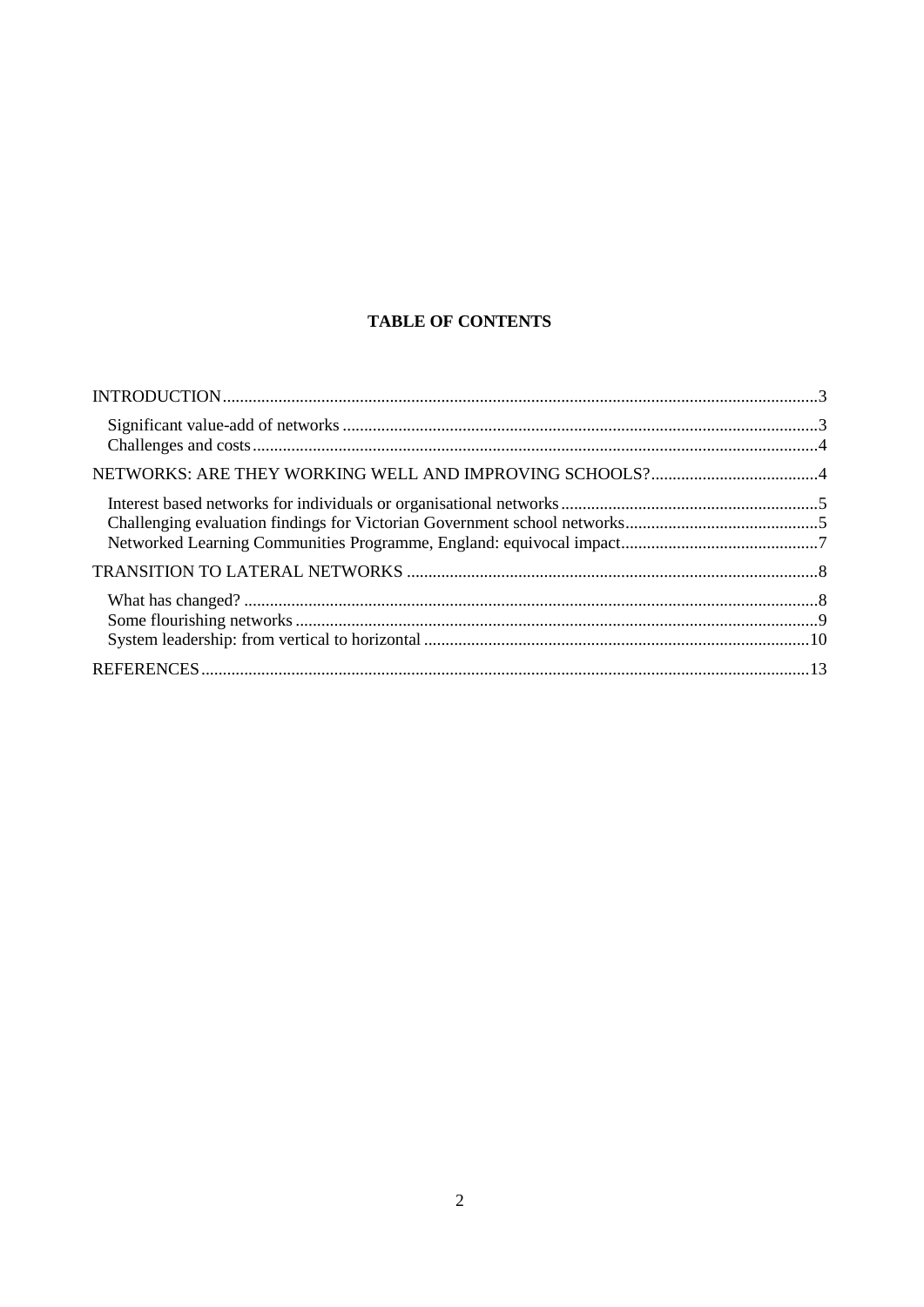## **INTRODUCTION**

<span id="page-2-0"></span>Networks play a significant role in the contemporary economy and society. Both business and public administration increasingly see partnership arrangements, strategic alliances and cross-organisation relationships as essential for smart and rapid innovation at a time when the traditional efficiency and productivity levers alone are no longer sufficient for success. In public administration experts talk about new solutions to challenging problems needing lateral co-operation, co-creation, co-production and 'learning as we go' characteristics.

This paper explores school networks as a powerful change mechanism. The development of school networks in Victoria Australia from mandatory participation in a regionally led network structure for school improvement to more autonomous and self-managing networks provides a practical example of networks in action and shows the variations in purpose and impact between 'vertical' management and 'horizontal' engagement. The gains from the more lateral network structure with its greater freedom for diverse collaborations and more flexible governance can be powerful mutual learning and peer accountability, both of which make a major contribution to system strengthening. But self-generated networks also require hard and purposeful work and the pattern of engagement can be uneven. A challenge for systems is deciding the 'right' level of support and incentives to stimulate the collaborations that make a difference and contribute to improvement.

#### <span id="page-2-1"></span>**Significant value-add of networks**

The rationale for establishing school networks, particularly in environments where there is a high degree of school autonomy, is familiar to those engaged in education reform. There are benefits from more bottom-up, and localised decision making; shared enquiry and innovation among like-minded partners; better use of scarce resources; customisation of programs; and importantly, an overall sense of collective efficacy and shared improvement in teaching and learning (Hargreaves 2010). In many jurisdictions networks, often managed and funded through regional or central authorities, have been part of the landscape for at least two decades and they continue to evolve along with changing education system design.

In other areas of government networks are similarly seen as pivotal to successful rapid reform and securing key breakthroughs; 'they have proliferated to an astonishing extent within different countries, policy areas and levels of governance' is one assessment (Sorensen and Torfing 2009:235). They are particularly valued for their capacity to bring diverse perspectives to the table, whether from inside or outside government, enable better analysis of problems and more freedom to co-ordinate and implement effectively. Effective networks can cut through complex hierarchies and generate new solutions to intractable and often challenging local problems whether in preventative health, welfare issues such as social housing and support for vulnerable youth, energy solutions, the environment, or in restructuring regional economies (Bourgon 2011). Complex issues put a premium on the capacity of leaders and organisations to take account of a multitude of interdependencies and work across traditional boundaries. Well-functioning collaborative networks add high value and can enable the whole to become more than the sum of its parts.

In business networks and partnerships are now routinely part of sectors such as biotechnology, information technology, advanced manufacturing and others where strategic co-operation and alliances rather than competition are the drivers of rapid innovation, productivity and growth. Technology enables traditional boundaries to be rethought to support a new 'architecture of relationships' and enables the rapid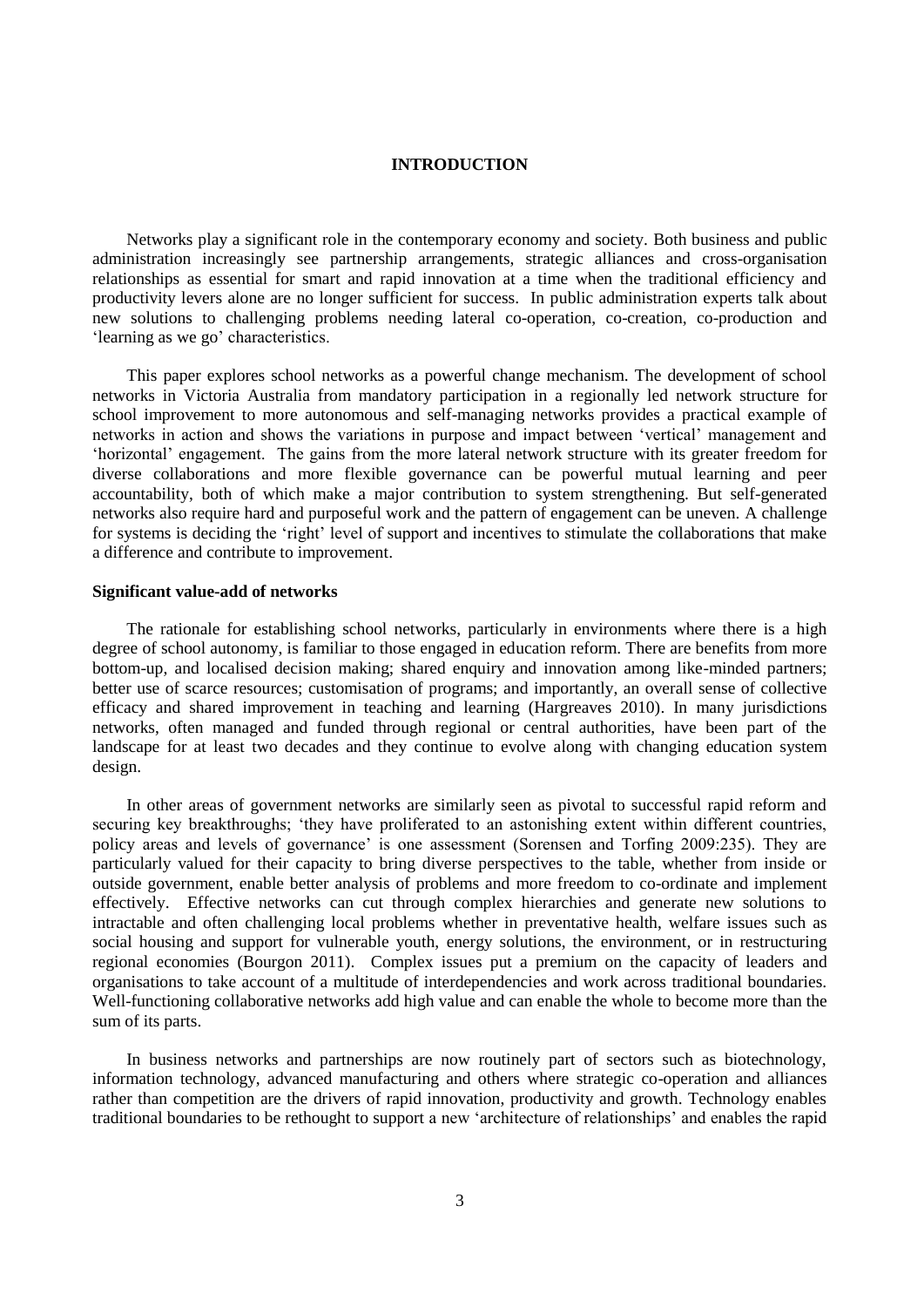exchange of ideas and 'accelerated learning' that drives innovation among enterprises (Hagel and Seeley Brown 2013:9).

So the anticipated benefits from networks are significant: they facilitate a clearer strategy for solving complex and cross cutting problems, especially as they impact locally; they generate innovative and proactive solutions; they enable high degrees of legitimacy and relevance for actions by those who best understand the problems and context; they enable resource sharing and efficiencies; they facilitate continuous collaborative learning; and they built mutual trust and interdependency that lays the foundation for future collaboration.

#### <span id="page-3-0"></span>**Challenges and costs**

While advocacy for networks is pervasive, the practical reality is that many in business and in the public sector are still in the dark in knowing how to generate and manage complex collaborative processes across organisational boundaries so that outcomes are consistently positive. Networks often come at a cost such as the significant amount of time needed for relationship building; the personal 'energy' and additional resources needed to sustain high quality deliberative decision making; and loss of knowledge when a significant leader departs. There are also many design complexities that end up as management dilemmas such as achieving the ideal balance in accountabilities between networks that are 'loose' – in that they have the freedom to define a problem and innovate to solve it  $-$  but also 'tight' in that definitive outputs or actions are needed (Alford and O'Flynn 2012). And central to the design of networks in any sector is the question of the balance between the more pragmatic central-local 'vertical' accountability and a more indistinct 'lateral' or horizontal engagement along with associated tensions with the more traditional administrative bodies and the layers of system governance.

International research findings from the school sector also moderate our expectations of the benefits of networks. Research suggests that networks are more complex and problematic than we think; collaboration is necessary but not sufficient for success; and that the effectiveness of networks is dependent on a finely tuned inter-connected systems approach to organisational change (Earl et al 2006). These are demanding requirements but it is arguable that collaboration and networking are so intrinsic to contemporary organisations and governance that the question is now more about how to improve rather than whether to continue with networks.

<span id="page-3-1"></span>Looking behind the rhetoric, what do we know about the outcomes from education networks; will they assume the more elevated boundary-crossing roles aspired to in other sectors; and what would make them central to improvement or what might consign them to the periphery of reform efforts?

## **NETWORKS: ARE THEY WORKING WELL AND IMPROVING SCHOOLS?**

The discussion that follows draws on observations in Victoria Australia as networks continue to change purpose and form (Suggett 2013, 2014).

The nature of school networks has changed from being driven and resourced as a state wide network plan, with a strong centre-region-local management structure or vertical dimension, to self-generating, autonomous and multi-focussed networks of schools. Important questions that need to be addressed are whether these free-forming and purpose-built lateral networks are of greater or less benefit to improving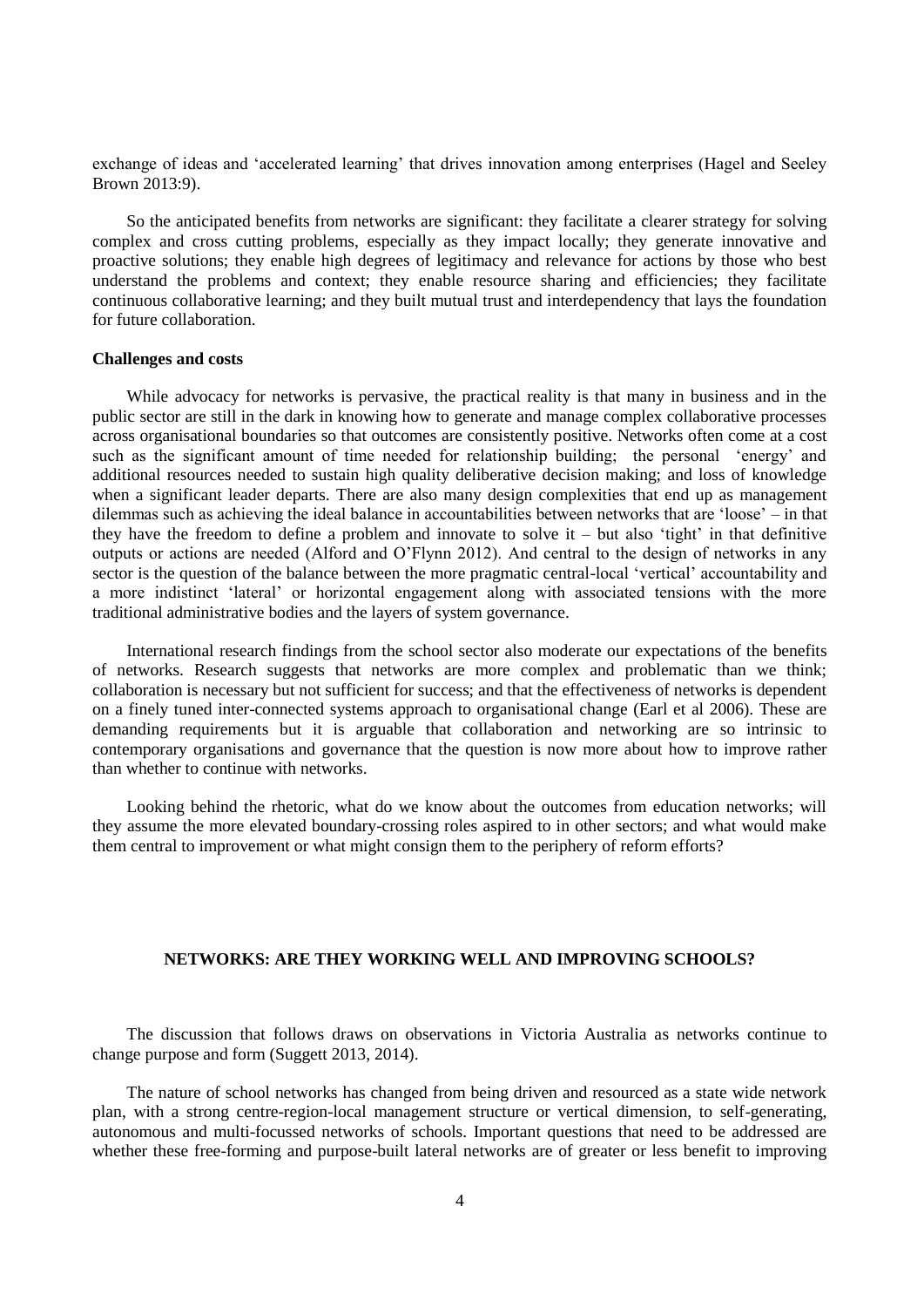schools and to boosting the system quality than the more structured and directed networks; and will they result in schools behaving more like other sectors where networks are valued for liberating thinking to bring fresh perspectives to solve old and new problems?

The sections below consider how school networks feature as system policy; the changes to lateral and school generated networks in Victoria, Australia – why and what has changed; and the possible future of lateral networks within the larger formal system.

## <span id="page-4-0"></span>**Interest based networks for individuals or organisational networks**

Often the same terms are used to refer to different sets of practices. Greater clarity about network types and purposes might open the door to a better understanding of the range of benefits to be expected from certain practices and an understanding of how risks might be significant to one type of network but irrelevant to another.

There are two distinct intellectual histories underpinning networks and they provide insight into a key difference in the orientation and composition of networks (Considine 2001).

Firstly, policy studies build on belief in the value of *personal* collaboration between officials and interest groups in the wider public service and how they influence decisions. We can apply this idea of individuals comprising networks to collaboration among educational professionals with common interests, or between education professionals and those in community organisations or business that have a common interest or common goal. This is part of the larger tradition of valuing personal relationship building, exercising likes and dislikes and professional exchange among individuals and their interests – like the compliment 'she's good at networking'.

A second tradition is from organisational studies where collaborations are built around *organisations'*  programs and functions rather than individuals' interests. These networks imply a deeper and more stable field for relationships and negotiations than is evident in the more flexible, voluntary, individual and interest based associations. In organisational driven networks terms like 'strategic partnerships' and joinedup or collaborative governance and tailored services are common concepts along with co-production or codesign. Organisational networks use interdependence as a binding characteristic and depend on organisational flexibility to get things done more quickly. They might refer to networks within a sector or cross-sector.

The two types of networks are obviously on a spectrum, but it is a useful distinction to make when considering the configuration of school networks. Social network analysis applied to learning in school networks points to the critical need to understand how individuals form social networks that control communication and knowledge transfer (Daly and Finnigan 2010). On the other hand, a major strand of school reform literature emphasises the imperative for whole-school engagement in learning from each other and across organisations, the critical role of school leadership and the need for a reform commitment to reach into all classrooms (e.g. City et al 2009).

Do you need both types of networks to flourish for sustained improvement?

## <span id="page-4-1"></span>**Challenging evaluation findings for Victorian Government school networks**

In 2008, the Victorian Department of Education and Early Childhood Development formalised wholeschool 'organisational' based networks as a major structure in the education system. These networks were to be the driving force for system wide school transformation but a subsequent evaluation found their impact was variable with no observable impact on student attainment and uneven influence on principal and school core beliefs and behaviour.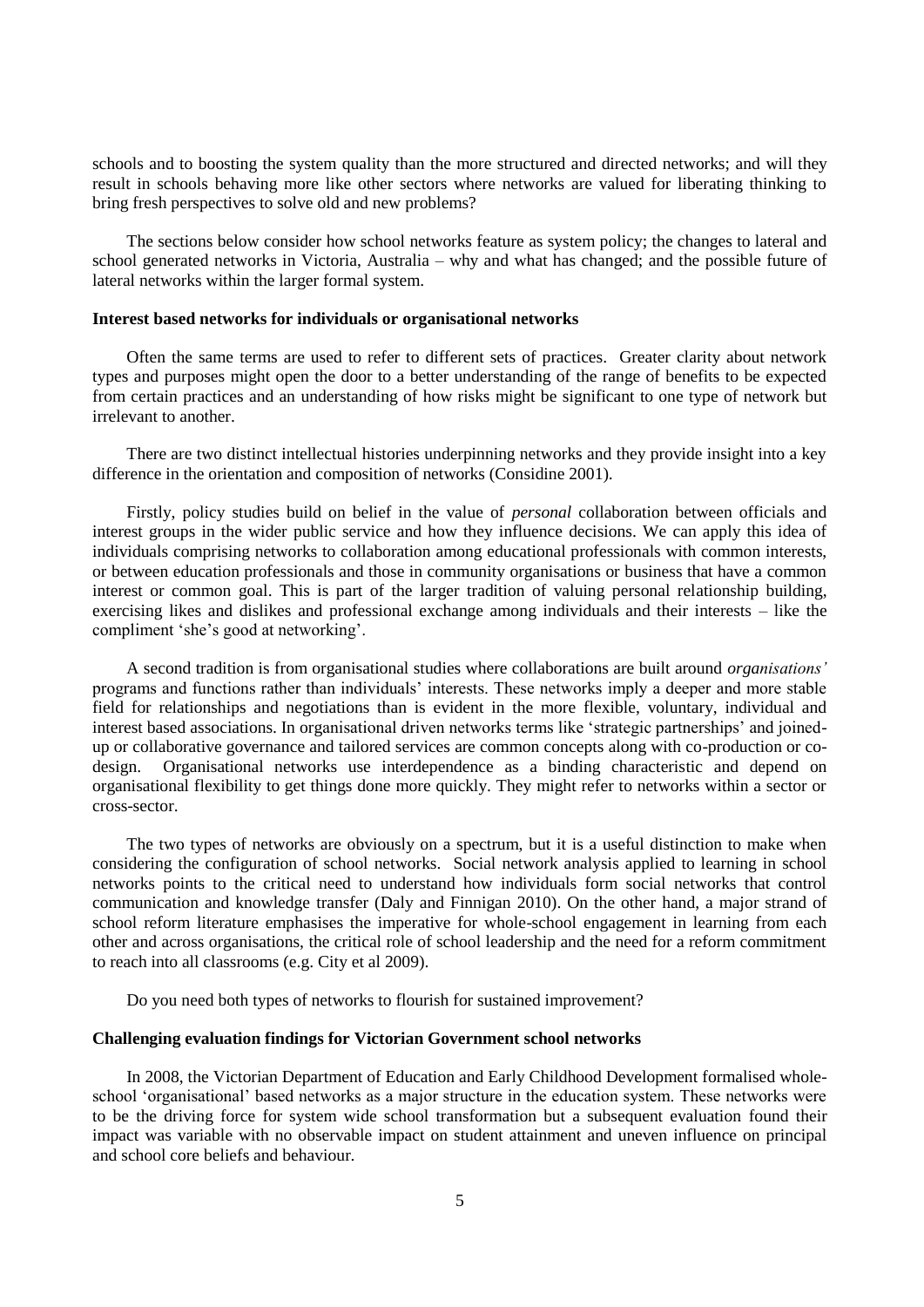Schools were geographically structured into 70 regional networks with around 20 schools in each so as to better target and resource school improvement efforts. Leaders or change agents were appointed for each network. Most schools had been in geographic based networks for around a decade, based on a mix of teacher interests and principal collegiality but involvement was more at the voluntary end of the spectrum.

At the time, the initiative was distinguished from network based structures in other education jurisdictions, such as England's Networked Learning Communities or networks in New Zealand that fostered professional learning to support understanding of a new national curriculum. The Victorian approach emphasised networks as the new middle or meso level for strategic planning, deployment of local resources, professional learning and accountability. The intention was that networks would support wholeschool and whole-system improvement. This was essentially a hub-and-spoke de-centralised model with increased decision making and accountability at the network level. It was very significant change.

The theory of action was that local level leadership in clusters of approximately 20 schools within a geographic area would:

- locate accountability for improvement where it matters at the regional and network level;
- allow nominated network leaders to collectively build deep knowledge of the needs of schools within their clusters so as to support their improvement agenda;
- ensure that local allocation of resourcing and provision decisions was a good match to the collective interests of the community served by each network of schools; and
- provide sufficient resources dedicated to school improvement to lead to improvement in the performance of all schools within the Victorian government system.

The University of Melbourne's two phase longitudinal evaluation of the regionally based networks of schools showed only mixed success (Griffin et al 2012).

There was strong support for network participation and objectives among principals, although there was a large variation in the extent of principals' actual participation in the networks. School size was influential in the capacity of a school to take the extra time needed for a major role in network functions.

There was strong support for the teaching and learning functions of networks, mostly enacted through intensive networked based professional learning, and a majority of principals reported that network participation had improved teaching and learning at their school. The networks also had a strong impact on leadership team involvement and development.

There was, however, no evidence of a network based impact on state-wide student outcomes beyond that expected from the learning growth that occurs as students mature. While the majority of principals expressed strong support for networks and their capacity to improve teaching and learning, no network impact on student learning outcomes was observed.

Looking more closely at the networks' actual collaborative activities provides some explanation of this. The study identified that exchange within networks was largely restricted to ideas, concepts and best practice dissemination. Human and physical resource sharing were not strongly supported by principals. Further, principals' views on desired functions of networks were constrained by those aspects of network support and activity currently provided by their regions and Principals were not asked to propose other potential areas of network support. This might have presented as a responsive and organic change strategy but the evaluation found that the leadership for change was coming largely from 'the outside' rather than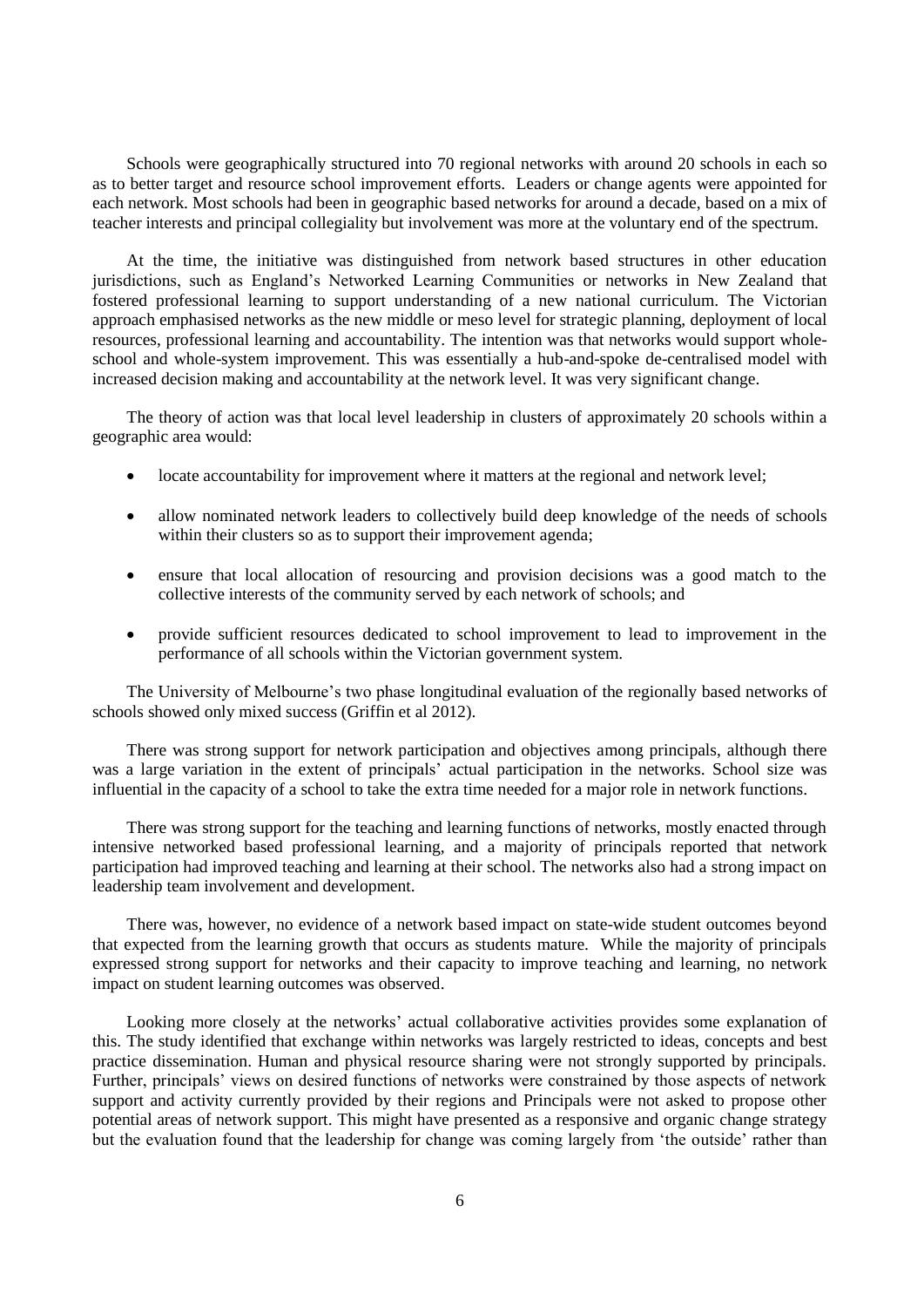from the 'inside' where schools would be expected to be the most active agents of enquiry and change. The finding that collaboration was more about ideas exchange than exploring tangible practices shows a significant limitation in how they functioned and possibly how they were led.

So, even though this was a large, well-resourced network strategy with ambitious goals, international expertise, a credible theory of action, and designed with belief in the power of local collaborative learning, its state-wide impact was disappointing. It would appear the efforts to stimulate deep lateral collaboration and shared decision-making on issues that matter in a locality did not convert to significantly changed behaviour and practices in individual schools and improved outcomes for children and young people.

However, two other studies of networks within regions in Victoria where strong leadership for change was provided by the region, revealed more positive outcomes (although they did not employ an equivalent quantitative methodology). The two regions, comprising around 20 per cent of the states' schools and each with around seven networks, did show consistent and region-wide improvement in student outcomes during this period (but off a low base) and secured very high principal and teacher engagement (Hopkins et al 2011; Suggett 2013). Schools in these networks committed to a common staged reform agenda, designed and sequenced by the region with an objective of building self-managing networks. Regional and network leadership effectively built capability for lateral or horizontal professional engagement among schools as part of professional learning for enhancing classroom teaching and whole-school improvement. Their focus on transforming practices was intentionally at the collective level and encouraged intense and detailed cross-school and peer-to-peer interaction.

Their success does raise the issue not only of the need to build effective school leadership but also regional and network leadership, especially their capability to equip school leaders with the belief in and skills for collaborative action.

#### <span id="page-6-0"></span>**Networked Learning Communities Programme, England: equivocal impact**

The Victorian experience has parallels with an informative three phase study of networks in England (Erle et al 2006) and subsequent reflections for New Zealand on the nature of effective networks (Timperley and Erle 2012). The research is very helpful in understanding the outcomes of the state-wide Victorian experience where principals and teachers placed high value on the process of sharing and learning in networks but where the networks failed to impact on aggregate student outcomes.

In reference to those regional networks in Victoria where progress was made in student outcomes, the evaluation is similarly helpful in showing the importance of intense, evidence-based and well-structured joint work as the core of successful networked activity.

The extensive analysis of the English school networks confirmed the complexity of the way networked learning communities function and how they relate to their primary goal of improving student outcomes. While identifying some 'fairly erratic' associations with actual improvement in learners' achievements, the conclusion was that networks can change educators' thinking and beliefs about learning and their teaching practices and that these are possibly the leading potential enablers of improvement in schools.

But, while networks can create the conditions for influencing teachers' thinking and practices, actual change at the level of the school and classroom is not guaranteed. Strong engagement in the network and consistent involvement in what it offers in professional learning and knowledge creation are vital for this to occur. While collaboration and relationship building are important factors it is the tangible joint work that challenges and changes thinking and practice.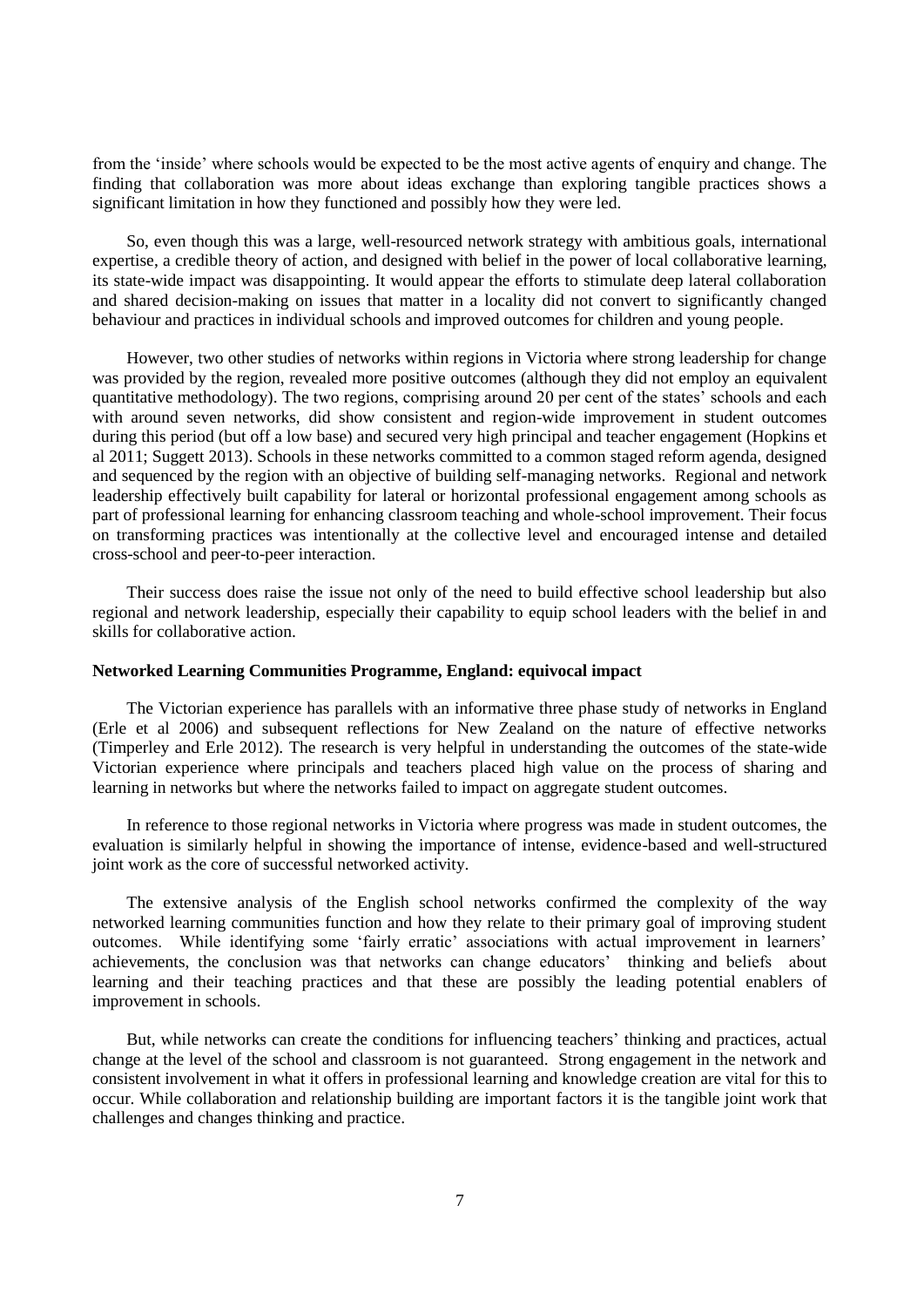On the other hand, schools that did not deeply engage with the networks did not see the network as influential on the focus and practices of their school and saw the potential for influence more on student engagement and motivation than improvement in attainment.

Both the Victorian and the English research into networks have cautionary lessons. Exposure to networks alone does not do the hard work of school improvement or transformation – even when they are well-resourced. Collaboration and relationship building open the door to an agenda for change and professional learning but it appears it is at the whole school organisational level where engagement and collaboration needs to gain traction to impact on school improvement. Also, just as good leadership in schools is necessary for improvement, good leadership at the administrative level (in Victoria's case at a regional and network level) is also crucial for improvement.

## **TRANSITION TO LATERAL NETWORKS**

<span id="page-7-0"></span>In Victoria, with as many principals and their schools unenthusiastic about the regional network structure as there were ardent supporters and a change to a conservative government, the regionally led network strategy was dissolved so as to open the way for locally generated network options.

#### <span id="page-7-1"></span>**What has changed?**

Firstly, networks ceased to be a 'reform initiative' as such and instead have been merged into the system's structural features. This is an important shift. In the 2010 Ministerial statement *Towards Victoria as a Learning Community* (DEECD 2012), freely formed collaborative networks are explicitly placed alongside 'enhanced autonomy', 'professional trust' and 'accountability' as the levers of improvement. The change is not only to shift decision making further to the local level but also to build the local level's collective capacity for implementing change.

Schools are expected to make locally informed decisions about why they would seek a network option to solve a problem, with whom they network, when and for how long. This is an attempt to normalise engagement in whole-school networks and open exchange among individuals in the day-to-day functions of contemporary schools.

The performance accountability system also changed to incorporate 'peer reviews' and schools and the administration agreed to a 'Compact' that outlines system and school roles and responsibilities – all in the spirit of heightened local (and lateral) responsibility for improvement.

The second difference from the past is that while some highly enterprising, diverse and energetic networks have emerged, overall there are fewer schools across the state forming and interacting in networks among schools and others organisations. They have not yet adapted from being led or invited into networks to finding their own momentum for joint problem solving and collaboration. Principals and teachers lament the lack of leaders willing and capable of putting in the time collaboration needs; the difficulty of identifying a significant and common purpose and finding like-minded people to work with; and competing resource priorities. Some have reverted to a minimal form of social networking.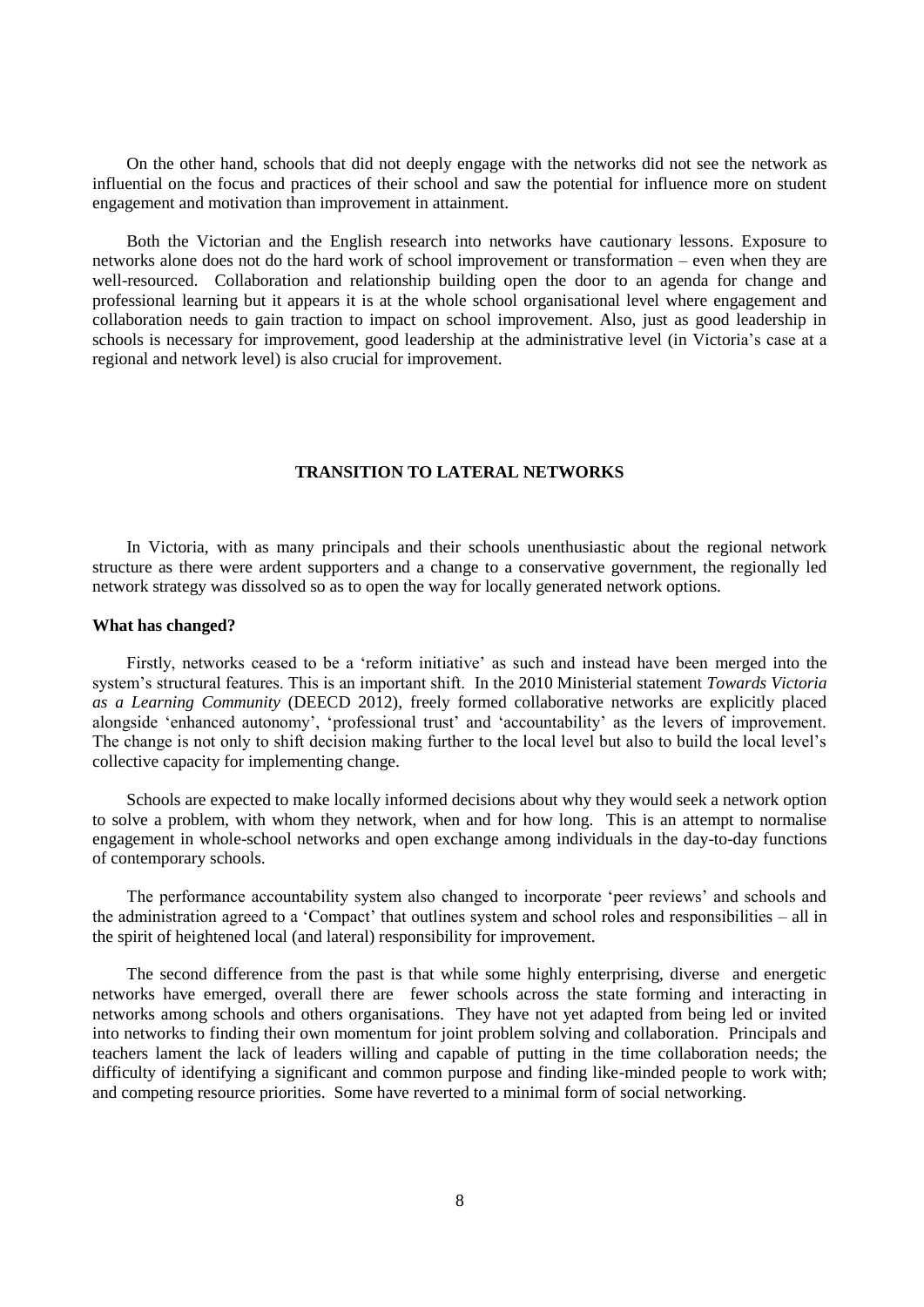By contrast, those who have taken the leap into forming highly effective networks see no limitations and activity is described in the same dynamic way as highly focused and innovative networked businesses or community organisations.

### <span id="page-8-0"></span>**Some flourishing networks**

The characteristics of the networks that have formed are similar to the notion of 'self-improving systems of schools'( Hargreaves 2010) where schools as a collective entity assume much of the responsibility for school improvement rather than that being the responsibility of regional or central office or individual schools acting alone (Suggett 2014).

The drive for change comes from within organisations and through individuals and they are testing their ideas, their growth and improvement against others of their choice. They are interacting very widely with experts, other education sectors, community groups, and business but keeping the focus on teaching and learning and the needs of learners.

As one principal of a large successful school said,

*We have a new network with a common purpose – it started with a sense of 'we could do better' in terms of our performance so let's work out how to do this together rather than see each other as competitors or concerned with different issues.*

Another leader of a newly formed cross-state network said,

*We are about significant improvement without red-tape; I don't want the constraints of the structured approaches the department has traditionally run. The only focus of this group of schools is their core business of teaching and learning and we will join with those of our choice and make our own path to change.* 

*Or,* 

*Setting up and engaging in networks is now how this school works; they are central to how we improve; our doors are open and we want to work with others who are also transparent; networks start up where they are needed and last for as long as necessary... I belong to five.'*

Some of the key features of these new school generated networks are the following.

- The networks are *highly visible* and relevant in the strategies of individual schools; it is not just a few teachers and the principals that value the engagement but networking is valued as a wholeschool strategy.
	- For example, a commitment among ten schools to conduct regular 'instructional rounds' with peer observation, feedback and progress reports is central to the schools' strategic plans for capacity building
- The networks purposefully establish a *collective authority* for a local solutions approach and their activities are built around co-construction of solutions. Particularly in regional locations, other local organisations are also very active with schools in school improvement and in local collaborative work.
	- For example a whole of provincial city commitment to literacy improvement; and tailored local training and employment solutions.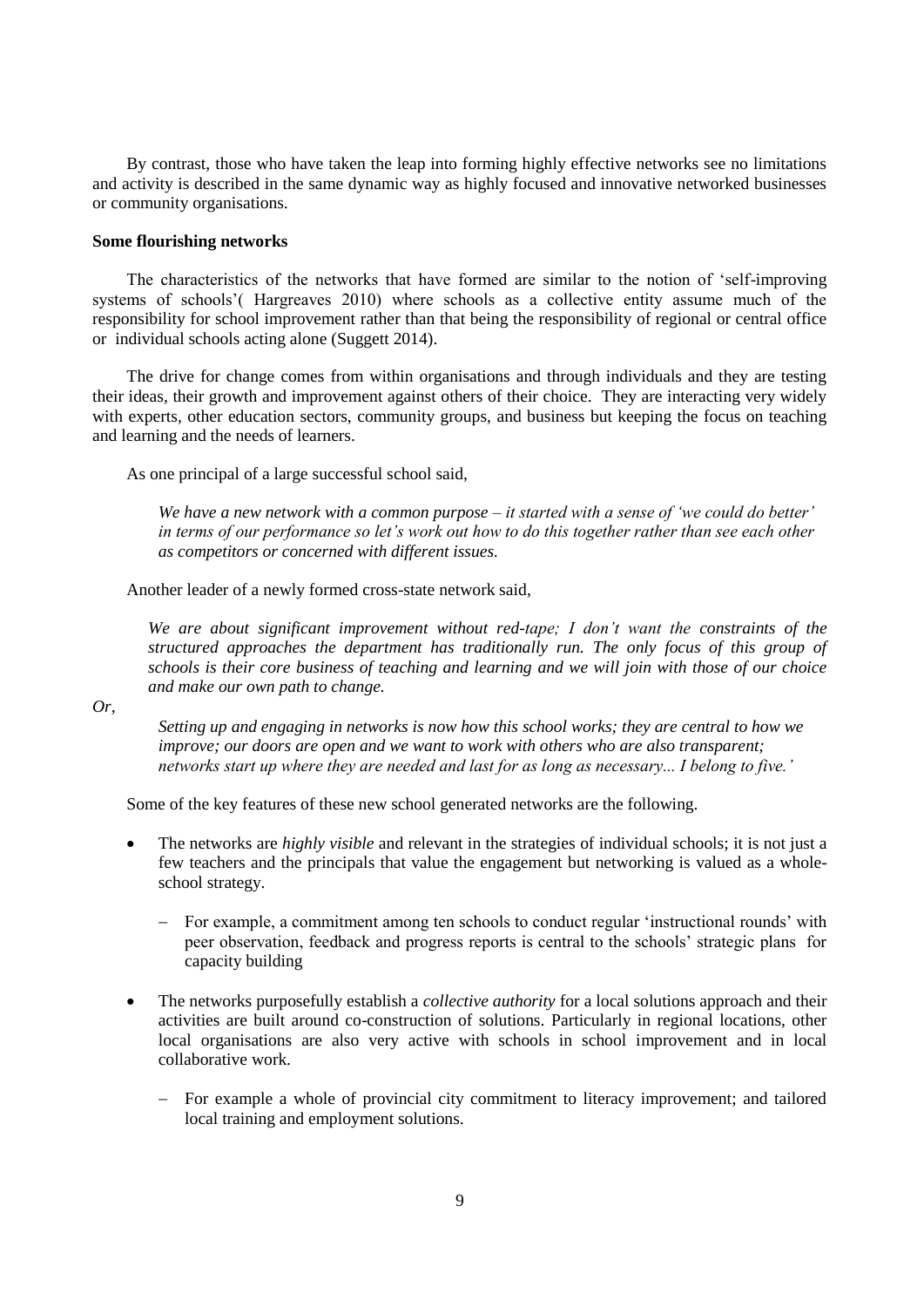- They are potentially part of what is valued as a *self-improving system and system leadership* with evidence of very specific mutual support being offered, particularly among larger well-resourced schools and those that are smaller and struggling; and along with this a sense of mutual of accountability that comes from a new transparency.
	- For example one new network has decided to focus on a two year intensive and collaborative numeracy improvement strategy among twelve schools of varying capability and performance.
- New 'system leaders' have emerged and their qualities are distinctive. Overwhelmingly they are facilitative, operating without conventional vertically conferred authority; they feel responsible for collective success, and develop the special skills to achieve this.
	- One leader said 'it takes me a day a week to do this; it's all about getting buy-in to what count; my school gets immense benefit so no one resents the time it takes.'

With the 'formal' education administrative system narrowing its focus to exercising the key levers that deliver performance outcomes, the systemic role of the 'front-line' of schools and their communities is elevated and strengthened around a culture of shared responsibility and mutual accountability. What a system is and what it is valued for is changing.

## <span id="page-9-0"></span>**System leadership: from vertical to horizontal**

The OECD: CERI *Innovative Learning Environments* (ILE) project has identified many systems and groups of schools where there is a sense of urgency and momentum to cross conventional institutional boundaries so as to innovate and improve outcomes. The benefits of a vibrant and responsive 'meso-level' or local or regional organising layer are that schools do not have to work in isolation but are connected to diverse communities of practice focussed on improving learning (Istance 2011).

New Zealand's *Learning and Change Network Strategy<sup>1</sup>* and British Colombia's *Networks of Enquiry and Innovation<sup>2</sup> are* two similar examples of successful 'lateral' network-based school improvement strategies. These school-to-school collaborations are voluntary, anchored in school-university partnerships, have support from central authorities but are not directed by them and most importantly have developed a rigorous and customised improvement methodology for collective professional learning that embodies reshaping of beliefs and practices.

These networks are very far from being another layer of bureaucracy. Networks of choice for schools are based on the aspiration that a school that is collaboratively networked with other schools and with other organisations can achieve more than a school operating alone. They can jointly generate a self-improving ethos and agenda.

Networks of the past in Victoria were delegated authority in the traditional de-centralised hub-andspoke model where big decisions are made centrally and de-centralised units are responsible for refinement and implementation. Networks were funded separately, led by externally appointed experts in capacity building and school improvement, generated their own improvement strategies within a common theory of action. Some succeeded but many failed to mobilise the core energy that a contemporary collaboration can bring – perhaps witnessed by their rapid decline when external 'vertical' leadership was withdrawn.

 1 http://www.education.auckland.ac.nz/en/about/learning-and-change-networks.html

 $<sup>2</sup>$  http://noii.ca/</sup>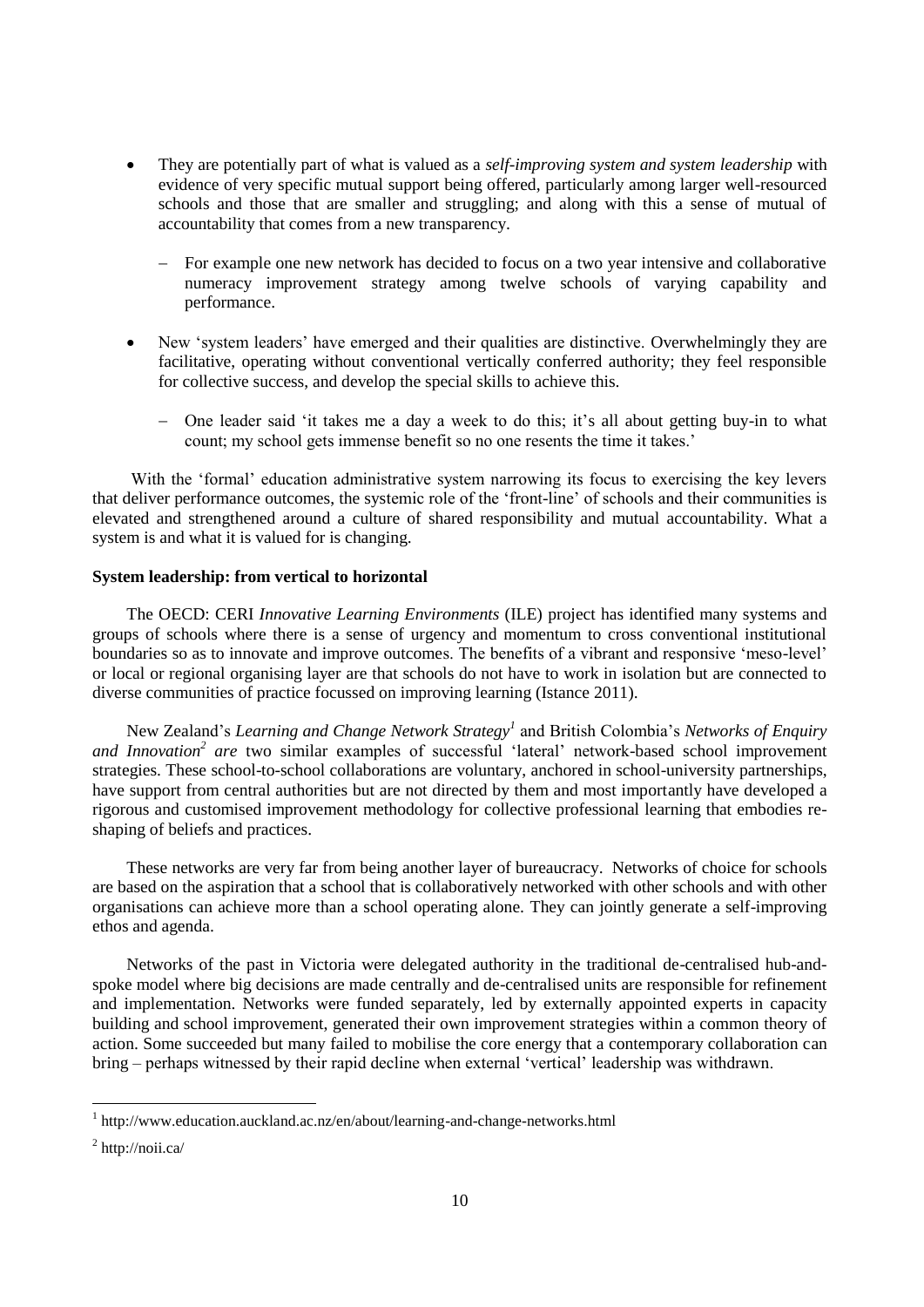The new networks are harder to describe – they display wide flexibility and variability; they are not organisations as such but serve as a platform for co-operation. The table below is a simple representation of the changed landscape described by principals.

| <b>Changed landscape for networks</b>                                                 |                                                                                                     |
|---------------------------------------------------------------------------------------|-----------------------------------------------------------------------------------------------------|
| From                                                                                  | To                                                                                                  |
| 'Hub and spoke' organisational networks                                               | Flexible and changing mix of personal and<br>organisational networks                                |
| All expected to belong                                                                | Variable participation; fit for purpose                                                             |
| experts in capacity<br>(external)<br><b>Led</b><br>$\mathbf{b}\mathbf{v}$<br>building | Internally led design – hire who they want to<br>support priorities                                 |
| Participation often seen as an end in itself                                          | Only formed for a specific purpose tied to<br>schools' strategies                                   |
| <b>School</b><br>in<br>regional accountability<br>and<br>modified vertical structure  | Soft mutual accountability in networks<br>emerging; peer review built into formal<br>accountability |
| Networks of schools as the focus                                                      | Networks locally formed across sectors as<br>needed                                                 |

But they are still in transition and engagement is far from universal. School leaders continue to express their on-going reservations about the costs and benefits of locally generated and self-managed networks.

- Is it in my job description?
- What is the accountability for the actions of networks?
- What do we do about those who do not want to engage?
- What if I become dependent on a network that falls apart?
- How can we resource all this extra activity?
- When is someone going to tell me what the future is for networks?

One is left considering if the momentum for change and freedom to innovate is welcome or do we need to do more to open up opportunities for those who are reluctant; or is this just too demanding for an average school?

A question that arises in Victoria and applies elsewhere, is whether schools could move into a more 'autonomous' model of laterally driven networks without prior engagement in more structured and centrally or regionally led reform programs; is there a developmental pathway? Because of their previous experience and capacity some networks are now flourishing and are looking at more innovative options than otherwise whereas others are floundering. Perhaps a 'mixed' model is needed to help steer those schools in networks that are unproductive into new affiliations.

Advice about networks that impact on the core functions of an organisation rather than only at the periphery is that they are high risk, but have high gains if done well. Success depends on deep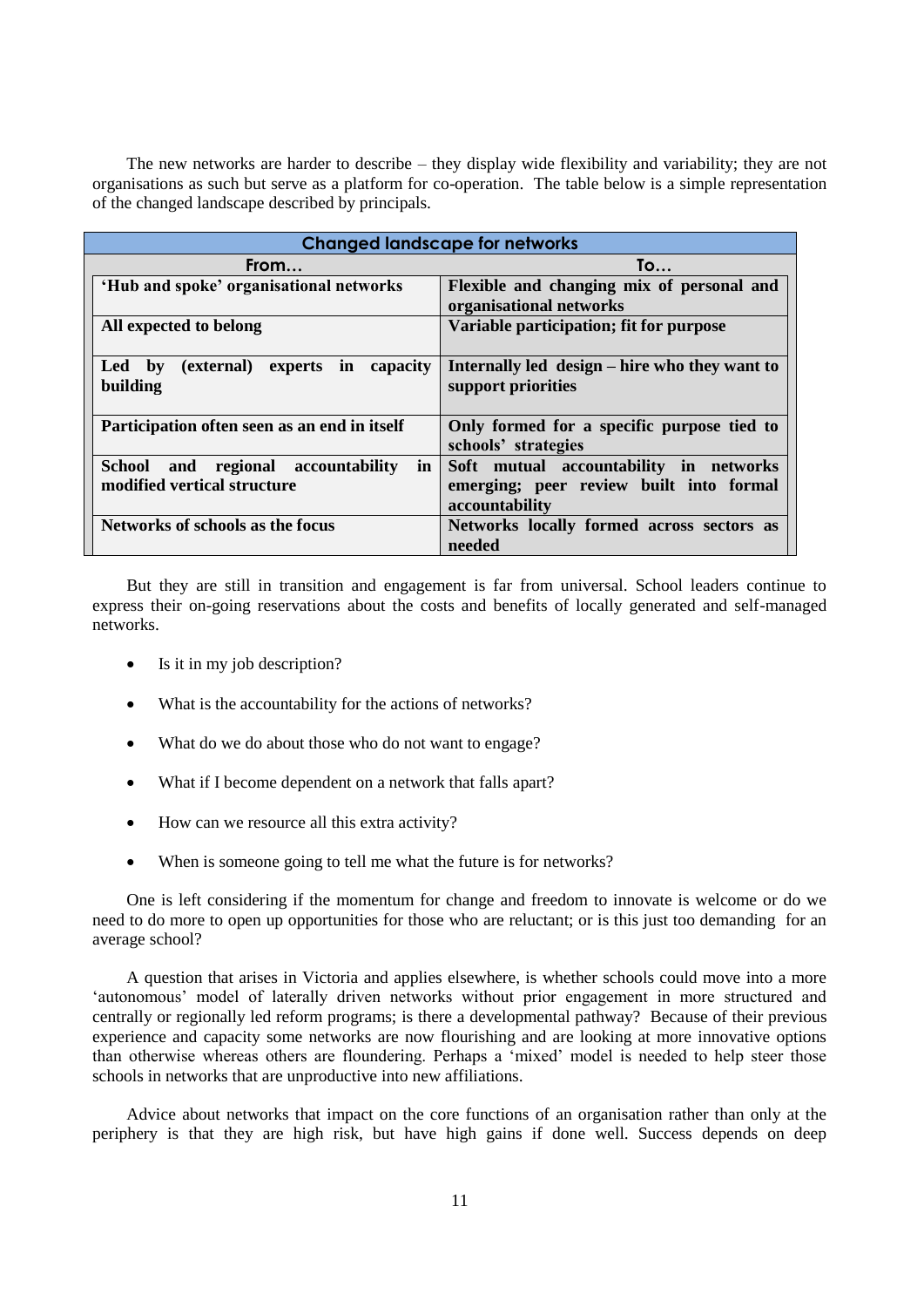understanding about building 'social capital', taking a step by step assessment of gains but leaving space for flexibility and innovative solutions.

Benefits and risks come from the same elements – the differences among parties. Whereas differences in levels of knowledge and capabilities can be problematic and take time to be managed; variation in the types of knowledge are where the value can be gained from networked or collaborative modes of working. A wide range of capabilities and the opportunity for dialogue holds out the prospect that the solutions can be 'more than the sum of the parts'.